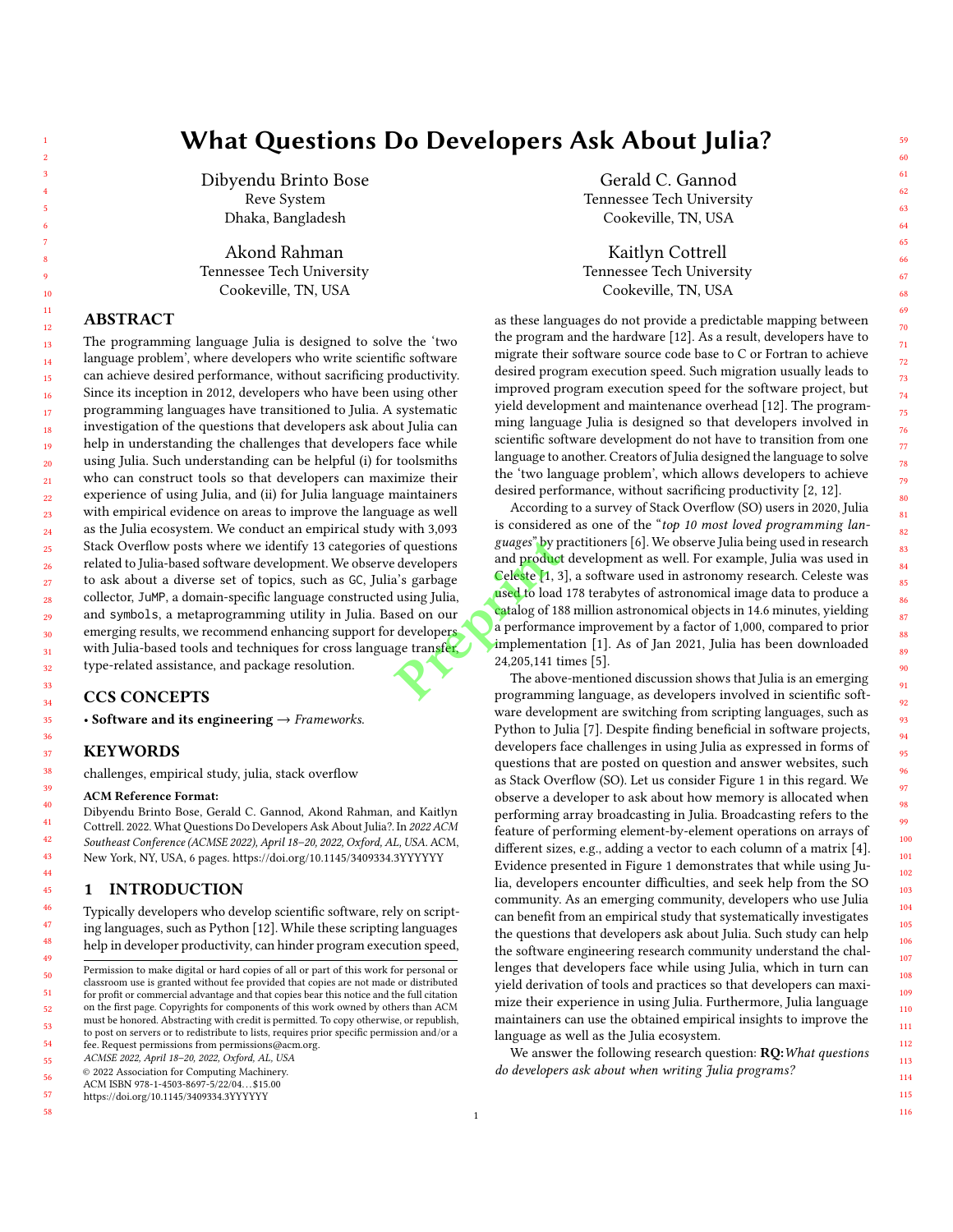#### Memory allocation with broadcasted operation

Asked 1 year, 11 months ago Active 1 year, 11 months ago Viewed 112 times

I have a loop which goes upto 100000 and each time it finds the index of numbers matching a zh. certain criteria  $\mathcal{R}$ x is an array of floats  $\overline{\phantom{a}}$  $x = [0.1, 0.3, -0.2, 0.4, 0.0, 0.9, 1.1]$  $\overline{\mathbb{R}}$ An i = 1:n<br>
or = max(0.0, 0.2\*sqrt(i) - 20)<br>
or = max(0.0, 0.2\*sqrt(i) - 20)<br>
ftt = findall(x .<= cr)<br>
#I have other things here but they are not necessary<br>
and  $\Omega$ end

How can you avoid memory allocation by using findall in a loop?

Figure 1: Example SO question [28]: the SO user is seeking help on how memory is allocated when arrays are broadcasted in Julia programs.

Our contribution is a list of categories related to questions that developers ask about when using Julia.

We organize rest of the paper as follows: we discuss background and related work in Section 2. We describe our empirical study in Section 3. We discuss our findings and limitations respectively, in Sections 4 and 5. We conclude our paper in Section 6.

## 2 BACKGROUND AND RELATED WORK

In this section, we provide background information and discuss research relevant to our paper:

## 2.1 Background

Julia is perceived to solve the 'two language problem' [12, 13], which refers to the phenomenon of practitioners having to switch to a programming language that is harder to use in order to achieve better performance. For example, writing programs in Python can be relatively easy for practitioners because of its scripting nature. However, Python programs' execution time may not be as fast as C programs. Rapid program execution can be desirable when applying complex computational activities on large-scale datasets, e.g., as done by the Celeste project [1]. **PRINTER**<br> **PRINTIPLE SEARCH AND RESERVED AND RESERVED BY A PRINTIPLE SCALE SEARCH AND RESERVED ASSOCIATE**<br> **PRINTIPLE SCALE SEARCH AND RESPONSIVE SCALE SEARCH AND RESPONSIVE SCALE SEARCH SCALE SEARCH SCALE SEARCH SCALE SE** 

Julia programs can call low-level functions from the C runtime. Julia programs also take advantage of just-in-time (JIT) compilation, which is the process of compiling lines of code sequentially as they are seen, instead of compiling all lines beforehand. With the use of JIT compilation, Julia is perceived to be useful in developing computationally efficient programs. Julia programs are also compiled into an intermediate representation of bytecode, which allows portability between different computer architectures.

We provide an annotated example of a Julia program in Figure 2. Dedicated code elements, such as include and println respectively, are used to specify dependencies and redirect program output to the console. A collection of Julia programs is referred to as a package. Functions in Julia are defined using the function keyword. Julia allows the return of one or multiple values without explicitly specifying the return keyword, as long as the values that need to be returned reside on the last line in the function body. For example, in Figure 2, the function mul\_and\_add performs two mathematical operations, multiplication and addition, and returns

the results of those two operations by using the statement m, a, which is the last sentence in the function body. String interpolation is also possible using the \$ character.

```
# Enable pre-compilation
\_precompile ()
# Create example module
module Example
 # Include a package dependency
 include("Sample.jl")
 # Simple hello world standard output
println("Hello World")
 # Function to multiply and add two values
 function mul_and_add(a, b)
    m = a * ba = a + bm, a
 end
r1, r2 = \text{mul-and-add}(3, 4) # result: 12, 7# Create macros with "macro" keyword
macro assert_str(s)
   return :($s
    ? nothing
    : throw(AssertionError($(string(s)))))
 end
 @assert_str 1 == 1.0 # result: nothing
 \text{Qasserstr 1} == 0# result: ERROR: AssertionError: 1 == 0
end
```

```
Figure 2: An annotated example of a Julia program.
```
# 2.2 Related Work

1 better than Python with respect to performance, and better than C Since its inception in 2012, Julia has garnered interest amongst researchers. Quality issues in Julia programs have been investigated, e.g., Paulding and Feldt [22] applied random testing to find faults in 9 Julia-provided functions. Churavy [14] constructed and evaluated a debugging tool called 'Cthulhu' that uses static and dynamic analysis to help developers find bugs in array abstractions. Nardelli et al. [31] used formal specification to verify the correctness of Julia-related subtypes. Productivity and performance issues have also been investigated: Gibson [17] reported that Julia has multiple benefits over existing programming languages with respect to graphic rendering capabilities, user experience, and program execution time. Januszek et al. [19] compared the performance of five programming languages for algorithms with  $O(n^3)$  time complexity, and observed superior computational efficiency for Julia programs compared to that of Wolfram, R, Python, and C# programs. For parallel programming, Gmys et al. [18] found Julia to be programs with respect to productivity.

The above-mentioned discussion highlights research that have investigated quality and performance comparison for Julia programs. We observe a lack of research related to challenges expressed in forms of SO questions that developers ask about Julia. We address this research gap in our paper.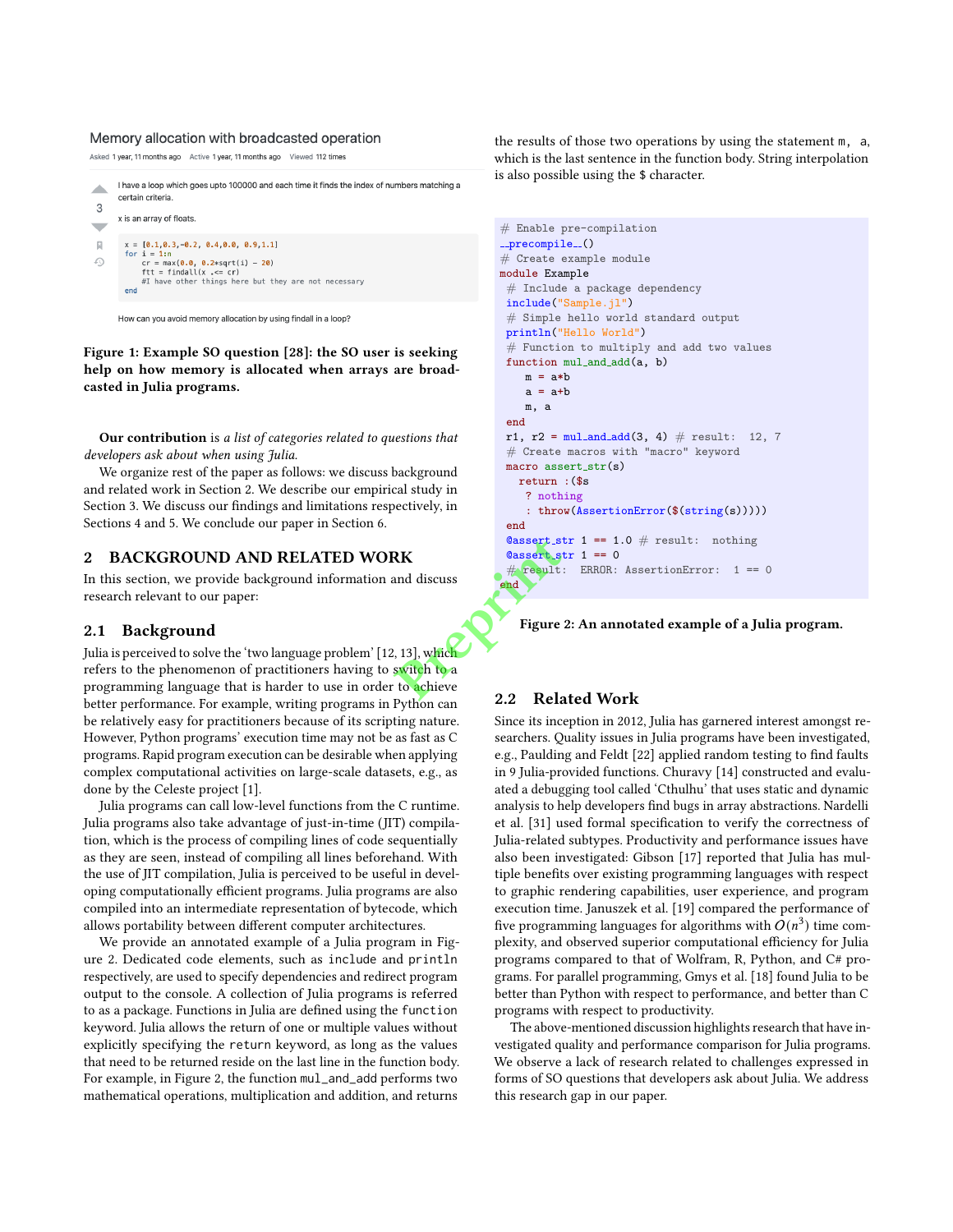

Figure 3: An overview of our research methodology.

#### Table 1: Selection of Julia-related SO Questions

| Initial question count                            | 18.597.996 |
|---------------------------------------------------|------------|
| Criterion-1 (Questions tagged as 'julia')         | 6,361      |
| Criterion-2 (Questions with at least one answer)  | 5,678      |
| Criterion-3 (Questions with accepted answers)     | 4.355      |
| <b>Criterion-4</b> (Questions with score $> 0$ )  | 4,355      |
| <b>Criterion-5</b> (Questions with $> 0$ views)   | 4.355      |
| <b>Criterion-6</b> (Questions with code snippets) | 3.093      |
| <b>Final question count</b>                       | 3.093      |

## 3 EMPIRICAL STUDY

In this section, we provide the methodology and results for RQ: What questions do developers ask about when writing Julia programs? An overview of our methodology is presented in Figure 3.

# 3.1 Methodology

Dataset: We mine SO questions by using the SOTorrent dataset [11], which we downloaded on April 15, 2021. According to prior work [23], SO datasets suffer from quality issues. Similar to prior research [23], we apply a filtering criteria to improve the quality of the downloaded data, which is summarized in Table 1. Altogether, we collect 3,093 SO questions.

Open coding: We apply a qualitative analysis technique called open coding [25] on the collected 3,093 SO questions. In open coding, a rater observes and synthesizes patterns within unstructured text [25]. As part of our open coding process, first, the rater reads each SO question title, description, comments, and answers to obtain raw text, which is merged into codes. Second, the rater merges the codes based on similarities to derive categories.

The first author derived the categories. The derivation of categories is susceptible to bias. We verify the first author's rating by allocating another rater, who is the last author of the paper. The last author applied closed coding [15] on a randomly selected set of 500 SO questions. For each of the 500 SO questions, the last author examined if the question maps to any of the categories identified by the first author. The first and last authors respectively, have 1 and 8 years of experience in software engineering. Upon completion of the inspection process, we calculate Krippendorff's  $\alpha$  [20] to

quantify agreement, similar to prior work in software engineering [9, 16, 24]. The Krippendorff's  $\alpha$  is 0.93, indicating 'acceptable' agreement [20].

## 3.2 Results

We identify 13 question categories that developers ask about Julia. We describe the categories below where we present each category sorted based on the count of questions that belong to each category. Description of each category includes examples that are presented in the ( $\geq$   $_{OID}$ ) format, where QID is the ID of the SO question. The count of questions that map to each challenge is enclosed within parenthesis. For example, 790 of the studied 3,093 questions belong to the category 'Visualization'. A complete mapping between each of the 3,093 questions to the 13 categories is available online [8]. sorted based<br>
Description<br>
in the ( $\geq q$ <br>
parenthesis.<br>
luts for **RQ:**<br>
to the catego<br>
of the 3,093<br>
the dia Fig.<br>
1. Visualiza<br>
related to ge<br>
For example

1. Visualization (790) This category consists of questions that are related to generating visualizations, such as bar plots and box plots. For example, in a SO question ( $\geq 29310646$ ), a developer asks about generating a bar plot using a specific color.

2. Array Manipulation (495) This category consists of questions related to array operations in Julia. Example of a SO question  $\left( \frac{3}{20699805} \right)$  related to array manipulation is how to conduct elementby-element comparison in Julia arrays.

3. Package Resolution (435): This category consists of questions that describe installation, management, and usage of Julia packages that are required to develop Julia-based software projects. The category includes questions related to installing, uninstalling, using, and resolving unmet package dependencies. Example of a question related to package resolution was observed for the TimeSeries package in a SO question ( $\geq$ <sub>31786795</sub>). The developer used an empty string ("") in the header list for a comma-separated value (CSV) file, which triggered a program crash for the Readtimearray function available as part of the TimeSeries package. The program crash was fixed by removing the empty string from the header list.

4. Program Execution Speed (279): This category consists of questions that are related to program execution speed of Julia programs. This category includes questions related to program execution time, memory allocation, and parallel programming of Julia. In a SO question ( $\geq$ <sub>31656858</sub>), a developer observed performance decrease while using parallelization. The developer writes "When I parallelise with Julia I get a performance degradation, i.e. one process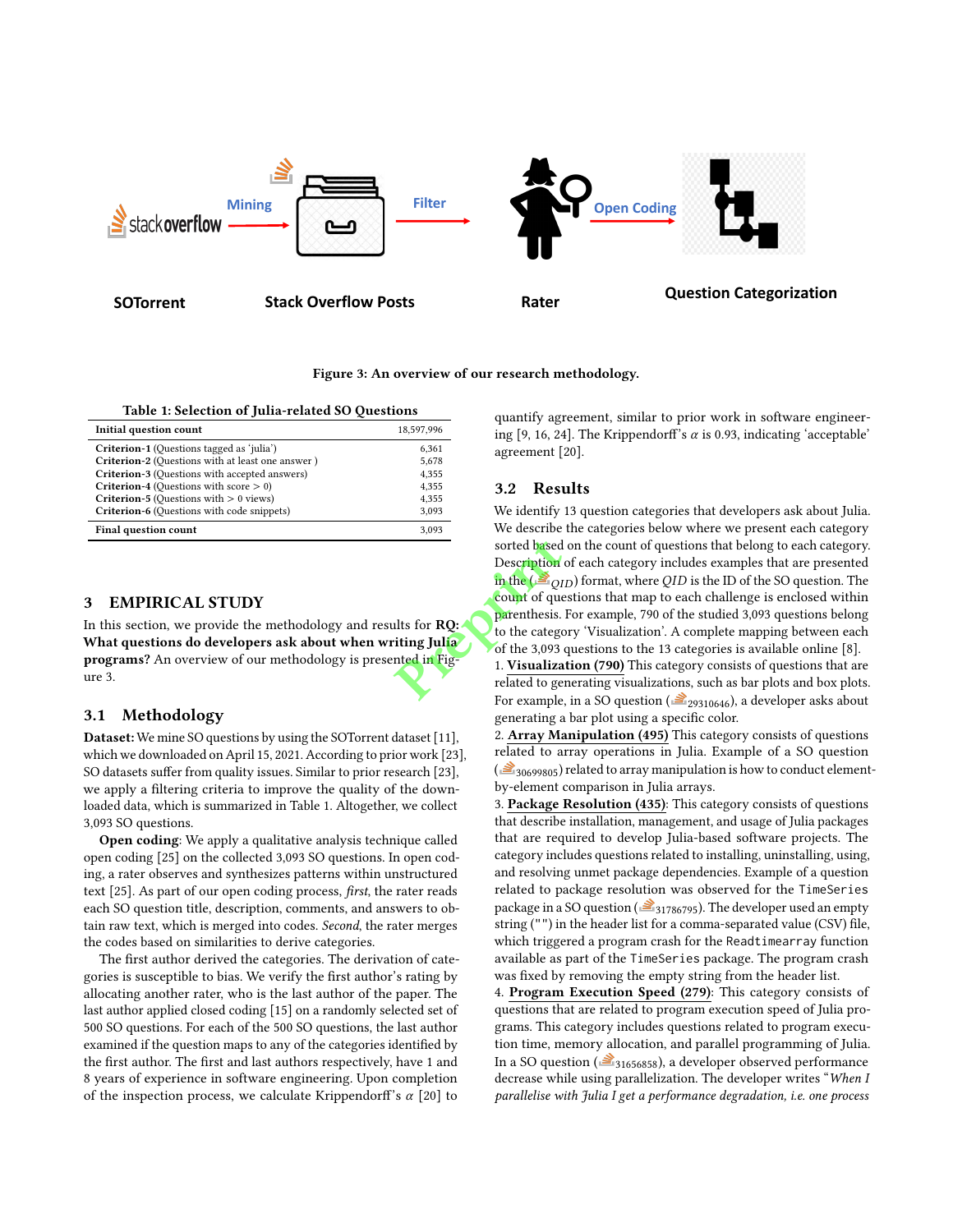is faster then two processes! I am obviously doing something wrong... I have consulted other questions asked in the forum but I could still not piece together an answer" The root cause of decreased performance was related to the incorrect usage of Julia code elements: instead of using SharedArray or DistributedArray, the developer used a self-designed algorithm and data structure.

5. Type (278) This category consists of questions related to types in Julia. While Julia supports as many as 221 types [22], when it comes to using these types developers face challenges expressed as SO questions. We observe questions related to immutability and instantiation to be asked on SO. For example, in a SO question  $\left(\frac{3}{2}, \frac{3}{1775391}\right)$ , a developer seeks to learn about the performance implications of using immutable types in Julia. According to the SO discussion, immutable types are "fast when they are small and consist entirely of immediate data, with no references (pointers) to heapallocated objects". As another example, in a SO question ( $\geq 29261431$ ) a developer wanted to know how to provide keyword arguments when instantiating a self-defined type.

6. Regular Expression (245) This category consists of questions that are related to using regular expressions. From our analysis, we observe developers to ask about Julia-related libraries that can convert strings into regular expressions ( $\geq 31000633$ ), as well as ask about how to perform fuzzy regex matching ( $\geq$ <sub>37933471</sub>).

7. Date Operation (182) This category consists of questions that are related to performing date-related operations, such as modifying, formatting, and converting dates. For example, in a SO question  $\left(\frac{\geq}{27084893}\right)$ , a developer asked about how to format date using a certain format. The solution was to use the Date constructor.

8. Cross Language Transfer (133): This category consists of questions related to cross-language transfer, i.e, the phenomenon of developers transitioning from one programming language to another [26], e.g., from R to Julia. Cross-language transfer imposes challenges for developer that could lead to undesirable consequences. For example, in a SO question we observe to seek the equivalent code construct for sapply that is available in R's base library ( $\geq$ <sub>30281326</sub>). In response, another SO user suggested a variety of solutions: (i) use of anonymous functions, (ii) transposing, and (iii) splatting. The discussion in the SO question shows that functions, which are available in one language may not be available in another language, necessitating developers to allocate extra efforts.

9. I/O Operations (128) This category consists of questions related to performing input and output operations, such as file reading/writing and directory management. For example, in a SO question ( $\triangleq$ <sub>49533361</sub>) a developer asks about the best practices on how to setup multiple I/O buffers in Julia. In response, a SO user mentioned that use of array comprehensions or the use of map() could be helpful.

10. Web Mining (80) This category consists of questions that are related to mining content from the web. For example, in a SO question ( $\geq$ <sub>59010720</sub>), a developer asks about the return type for HTTP.request(), and asked what is the correct content-encoding header to get necessary data.

11. Domain Specific Language (22) This category consists of questions related to developing domain-specific languages (DSLs). One such DSL is JuMP, a DSL for mathematical optimization. For

example, a SO user, who self-describes as a newcomer to Julia, asks about how to formulate an optimization problem in JuMP  $\left( \frac{3}{2} \right)$  31812458).

12. Metaprogramming (15) This category consists of questions related to metaprogramming in Julia. Metaprogramming is the technique of where one computer program has the ability to use, read, modify other computer programs and even the program itself [27]. Julia supports metaprogramming using utilities, such as macros and symbols. However, while using these utilities developers face challenges and ask questions on SO. As an example, in a SO question  $\left(\frac{\geqslant}{\geqslant}\right)$  a developer incorrectly used symbols, which resulted in returning of incorrect values from a function. Symbols in Julia are defined as features used to represent Julia's own code, i.e., represent code constructs, such as assignments, function calls, literals, and variables [4].

13. Garbage Collection (11) This category consists of questions related to Julia's internal garbage collector, GC. Using GC, a developer can allocate and deallocate memory in a Julia program. However, the process of garbage collection in Julia can be confusing to developers as demonstrated in a SO question ( $\triangleq$ <sub>47449177</sub>). The SO user was unaware of the fact that Julia's garbage collector is free to collect a variable at any time after it is last used [4].

# 4 DISCUSSION

We discuss the findings of our paper as follows:

Implications for toolsmiths We outline the following areas that toolsmiths can focus on:

- Enhancing Support for Cross Language Transfer: Shrestha et al. [26] documented evidence related to cross language transfer by analyzing SO questions. We too have documented evidence related cross language transfer that further substantiates Shrestha et al. [26]'s findings. Existence of cross language transfer showcases that developers can transition from a non-Julia programming language to Julia, but in the process face challenges. Our conjecture is that as more developers transition from established languages, such as from Python to Julia, they will seek information on how they can accomplish tasks in Julia that they were previously able to do before with the language they are transitioning from. Based on our findings, we recommend further systematic analysis of challenges that can occur due to cross language transfer. We also advocate for development and dissemination of documentation-related resources that include examples of other programming languages so that developers can adequately map an example Julia program to a program in a language that they already know. Frequency of the discussed as modify-<br>
A as modify-<br>
SO question<br>
and the discussed are tools in the consists of<br>
the al. [26]<br>
Transfer im-<br>
Sirable con-<br>
Since the constant of the single con-<br>
Since the single con-<br>
Sinc
	- Type Assistance: Julia supports as many as 221 types [22], which allows developers the ability to accomplish a wide range of computational tasks. However, developers face challenges while using these types as expressed in forms of SO questions. To facilitate developers in writing Julia programs we advocate for development of tools that can nudge developers while performing type-related operations. These tools can provide information on (i) how to correctly use Julia's types, and (ii) automatically fix type-related errors as developers write code.
	- Package Assistance: Similar to other programming languages, such as Go [30] and Python [21], package-related challenges also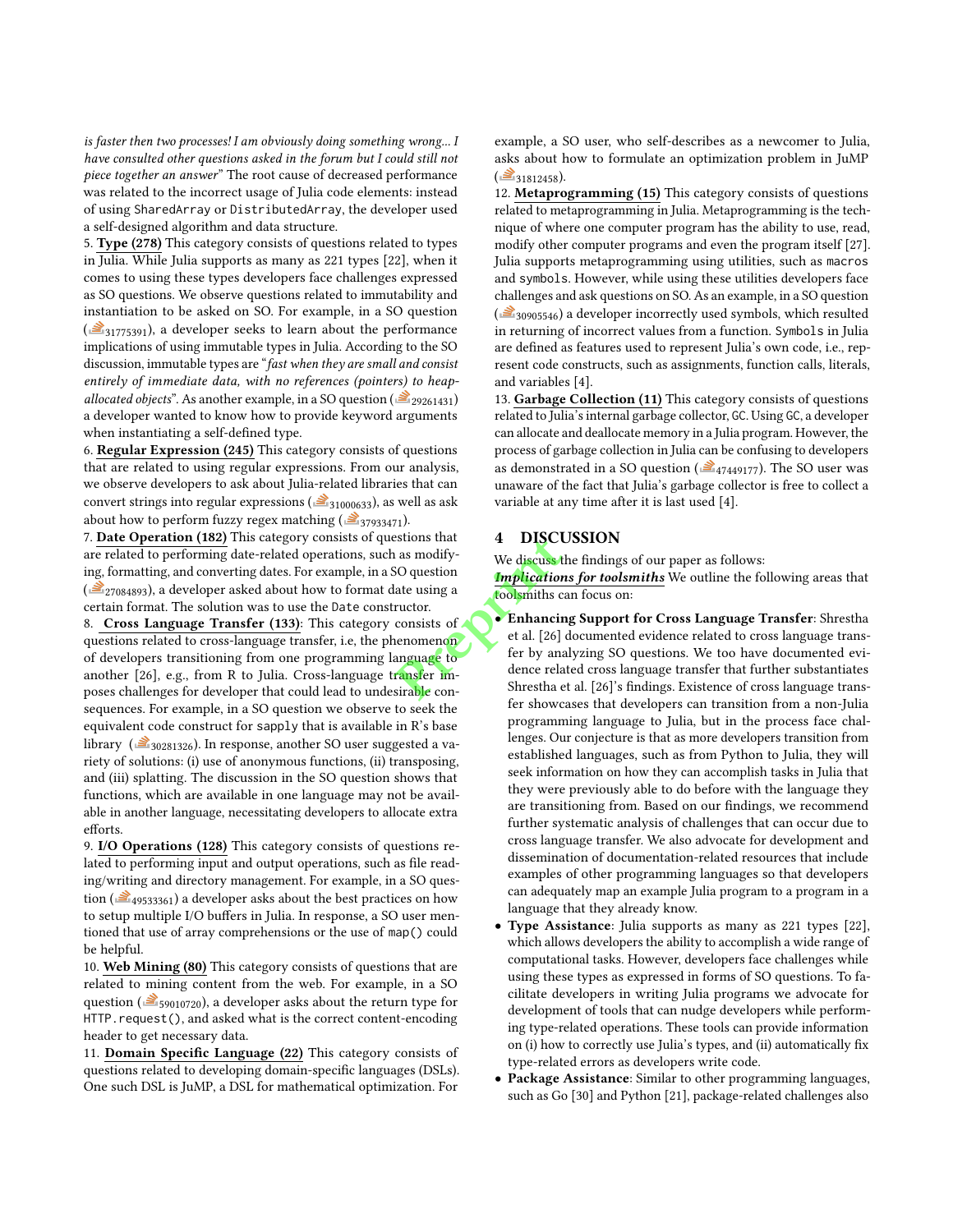accompany Julia development. From our analysis, we observe developers to seek help on using a package correctly, and also using the correct package. Based on our findings, we conjecture that the Julia ecosystem will require derivation of Julia-specific techniques for adequate package resolution.

Similarities with Other Stack Overflow Topics: We observe our identified categories to appear for other technologies as well. For example, date-related operations and package resolution were also identified as question categories for Python [29]. As another example, array-related questions have been reported for big data-related topics on SO [10]. Our findings show questions that are commonplace in data analytics-related fields, such as big data and Python also appear for Julia. As Julia advertises itself as a language that facilitates rapid execution of programs for computationally-heavy tasks, we advocate for systematic mitigation of the challenges that developers face while writing Julia programs.

Despite above-mentioned similarities, certain categories, such as type, metaprogramming, and garbage collection are unique to Julia's design and syntax. Solutions to these question categories require understanding of Julia's syntax, which differentiate them from other programming languages.

## 5 THREATS TO VALIDITY

We discuss the limitations of our paper as follows:

Conclusion Validity: Our findings are limited to rater bias, as all categories were derived by the first and the last author. The rater may have missed categories due to their subjective bias. We mitigate this limitation using two raters. We also may have missed question categories that might be available in other types of software repositories. Franch (11) Sebastian<br>
IT Sebastian<br>
In Proceed<br>
In Proceed<br>
We mitigate<br>
We mitigate<br>
We mitigate<br>
We mitigate<br>
We mitigate<br>
Prepries (doing to the byper ball validity<br>
IT Seignal<br>
Prepries the phyper start of the press,<br>

External Validity: We only used SO questions to determine questions categories. Our analysis is susceptible to external validity as other categories might be available through analysis of other question and answer websites.

Internal Validity: Our derived categories, and the mapping of SO questions to identify categories are susceptible to internal validity because the rater may have inherent expectations on the outcome of the process.

# 6 CONCLUSION

Julia is an emerging programming language, which is perceived to solve the 'two language problem'. Despite reported benefits, such as rapid program execution and productivity, developers face challenges in using Julia. We conduct an empirical study with 3,093 SO questions, from which we identify 13 question categories. Our analysis shows developers to encounter a wide range of challenges related to Julia programs, such as visualization, array manipulation, and package resolution. We observe visualization-related questions to be the most frequently occurring category. Based on our findings, we recommend enhancing support for developers with Julia-based tools and techniques for cross language transfer, type-related assistance, and package resolution.

## ACKNOWLEDGMENTS

We thank the PASER group at Tennessee Tech University for their valuable feedback. This research was partially funded by the U.S. National Science Foundation (NSF) through Award # 1852126, # 2043324, and # 2026869.

# REFERENCES

- [1] [n.d.]. Julia. https://juliacomputing.com/case-studies/celeste.html.
- [n.d.]. Julia: come for the syntax, stay for the speed. https://www.nature.com/ articles/d41586-019-02310-3.
- [3] [n.d.]. Julia joins Petaflop Club. https://www.hpcwire.com/off-the-wire/juliajoins-petaflop-club/.
- [4] [n.d.]. The Julia Language. https://docs.julialang.org/en/v1/.
- [n.d.]. Julia Update: Adoption Keeps Climbing; Is It a Python Chal-<br>lenger? https://www.hpcwire.com/2021/01/13/julia-update-adoption-keepshttps://www.hpcwire.com/2021/01/13/julia-update-adoption-keepsclimbing-is-it-a-python-challenger/.
- [6] [n.d.]. Programming languages: Developers reveal what they love and loathe, and what pays best. https://www.zdnet.com/article/programming-languagesdevelopers-reveal-what-they-love-and-loathe/.
- [7] [n.d.]. Why Julia is Slowly Replacing Python in Machine Learning and Data Science. https://www.section.io/engineering-education/why-julia-is-slowlyreplacing-python-for-machine-learning-and-data-science/.
- [8] Anonymous. 2021. Dataset for paper. https://figshare.com/s/ b654da81844f05b7b5ff. [Online; accessed 15-Jul-2021].
- [9] Vard Antinyan, Miroslaw Staron, and Anna Sandberg. 2017. Evaluating code complexity triggers, use of complexity measures and the influence of code complexity on maintenance time. Empirical Software Engineering 22, 6 (2017), 3057–3087.
- [10] Mehdi Bagherzadeh and Raffi Khatchadourian. 2019. Going big: a large-scale study on what big data developers ask. In Proceedings of the 2019 27th ACM Joint Meeting on European Software Engineering Conference and Symposium on the Foundations of Software Engineering. 432–442.
- [11] Sebastian Baltes, Lorik Dumani, Christoph Treude, and Stephan Diehl. 2018. SOTorrent: Reconstructing and Analyzing the Evolution of Stack Overflow Posts. In Proceedings of the 15th International Conference on Mining Software Repositories (Gothenburg, Sweden) (MSR '18). ACM, New York, NY, USA, 319–330. https: //doi.org/10.1145/3196398.3196430
- [12] Jeff Bezanson, Jiahao Chen, Benjamin Chung, Stefan Karpinski, Viral B. Shah, Jan Vitek, and Lionel Zoubritzky. 2018. Julia: Dynamism and Performance Reconciled by Design. Proc. ACM Program. Lang. 2, OOPSLA, Article 120 (Oct. 2018), 23 pages. https://doi.org/10.1145/3276490
- [13] Jeff Bezanson, Alan Edelman, Stefan Karpinski, and Viral B Shah. 2017. Julia: A fresh approach to numerical computing. SIAM Rev. 59, 1 (2017), 65-98. https: //epubs.siam.org/doi/10.1137/141000671
- [14] Valentin Valentin Roland Churavy. 2019. Transparent distributed programming in Julia. Ph.D. Dissertation. Massachusetts Institute of Technology. https: //dspace.mit.edu/handle/1721.1/122755
- [15] Benjamin F Crabtree and William L Miller. 1999. Doing qualitative research. SAGE Publications.
- [16] Erin Friess. 2019. Scrum Language Use in a Software Engineering Firm: An Exploratory Study. IEEE Transactions on Professional Communication 62, 2 (2019), 130–147. https://doi.org/10.1109/TPC.2019.2911461
- [17] John Gibson. 2017. The Julia programming language: the future of scientific computing. APS (2017), L39–011. https://ui.adsabs.harvard.edu/abs/2017APS. .DFDL39011G/abstract
- [18] Jan Gmys, Tiago Carneiro, Nouredine Melab, El-Ghazali Talbi, and Daniel Tuyttens. 2020. A comparative study of high-productivity high-performance programming languages for parallel metaheuristics. Swarm and Evolutionary Computation (2020), 100720. https://www.sciencedirect.com/science/article/abs/pii/ S2210650220303734
- [19] Tomasz Januszek and M Pleszczyński. 2018. Comparative analysis of the efficiency of Julia language against the other classic programming languages. Silesian Journal of Pure and Applied Mathematics 8 (2018). https://yadda.icm.edu.pl/baztech/ element/bwmeta1.element.baztech-c4339453-4519-4b92-a673-307638a50cb1
- [20] Klaus Krippendorff. 2018. Content analysis: An introduction to its methodology Sage publications.
- [21] Suchita Mukherjee, Abigail Almanza, and Cindy Rubio-Gonzalez. 2021. Fixing Dependency Errors for Python Build Reproducibility. In Proceedings of the 30th ACM SIGSOFT International Symposium on Software Testing and Analysis (Virtual, Denmark) (ISSTA 2021). Association for Computing Machinery, New York, NY, USA, 439–451. https://doi.org/10.1145/3460319.3464797
- [22] Simon Poulding and Robert Feldt. 2017. Automated Random Testing in Multiple Dispatch Languages. In 2017 IEEE International Conference on Software Testing, Verification and Validation (ICST). 333–344. https://doi.org/10.1109/ICST.2017.37
- [23] Akond Rahman, Effat Farhana, and Nasif Imtiaz. 2019. Snakes in Paradise?: Insecure Python-Related Coding Practices in Stack Overflow. In 2019 IEEE/ACM 16th International Conference on Mining Software Repositories (MSR). 200–204. https://doi.org/10.1109/MSR.2019.00040